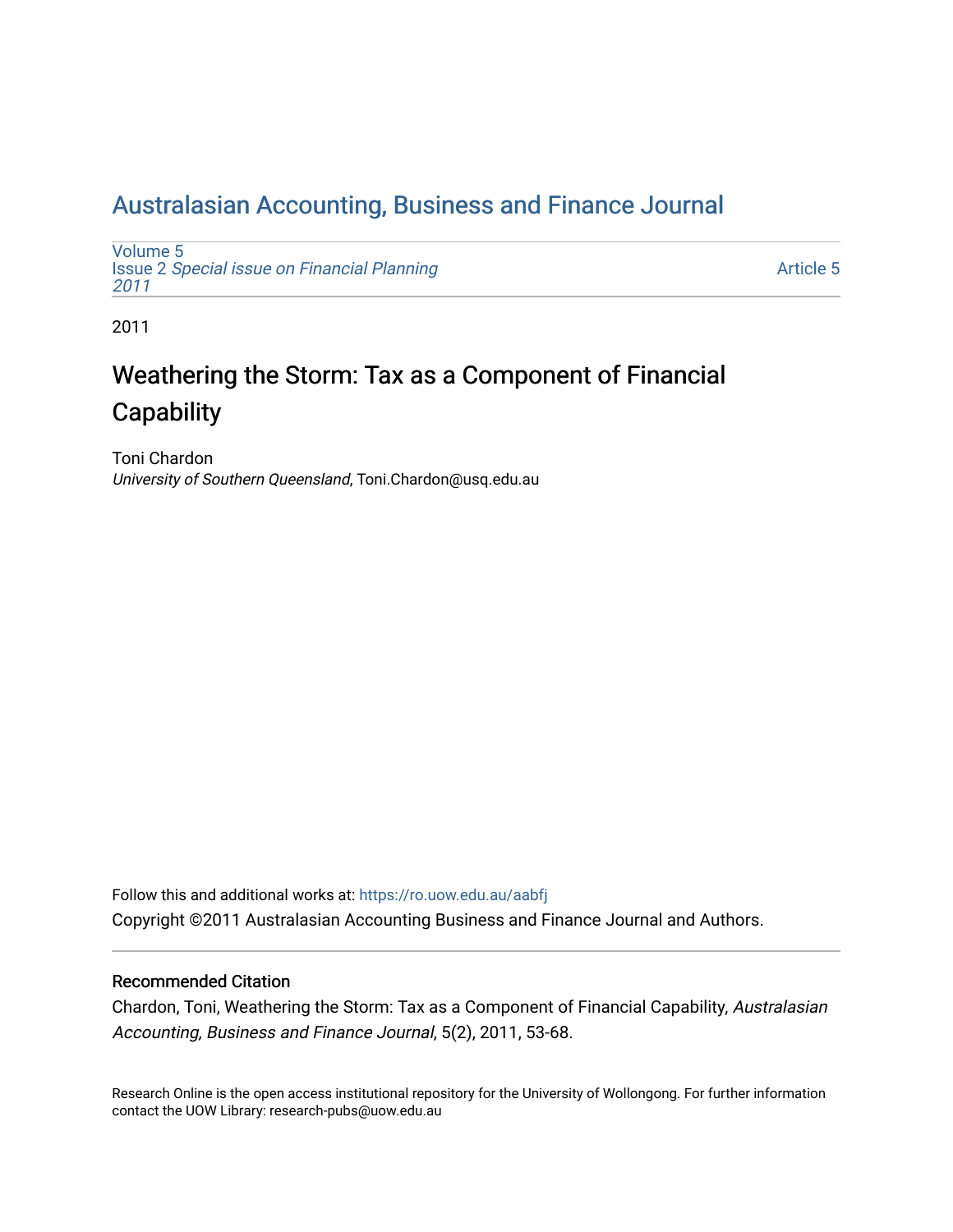## Weathering the Storm: Tax as a Component of Financial Capability

#### **Abstract**

In a time of global economic uncertainty, maintaining a financial environment where consumers are protected from risk and continue to have opportunities to create wealth should be critical for governments, business and administrators. A financially capable population could therefore be the key to avoiding the crises of the past and getting back to economic prosperity. The Australian Government has recognised that for those with the lowest levels of financial literacy, specific financial literacy programs can equip them with the appropriate financial skills and knowledge to ensure that they can make well informed decisions and be less vulnerable to scams and market risks (Commonwealth Department of Treasury 2006). However, if these programs are to be successful it is imperative that all aspects of financial capability have been considered. This paper will argue that there is a research gap in terms of what components should be considered (and therefore measured) as part of financial capability and specifically that taxation and to a lesser extent, superannuation have largely been excluded in both the measurement and education program aspects. If taxation and superannuation are not seriously considered as important components of financial capability, there could not only be risks to an individual's financial position, but also significant risks to the broader economy, consumer wealth and the revenue base through poor financial capability.

#### Keywords

Financial literacy; Financial education; Taxation; Financial capability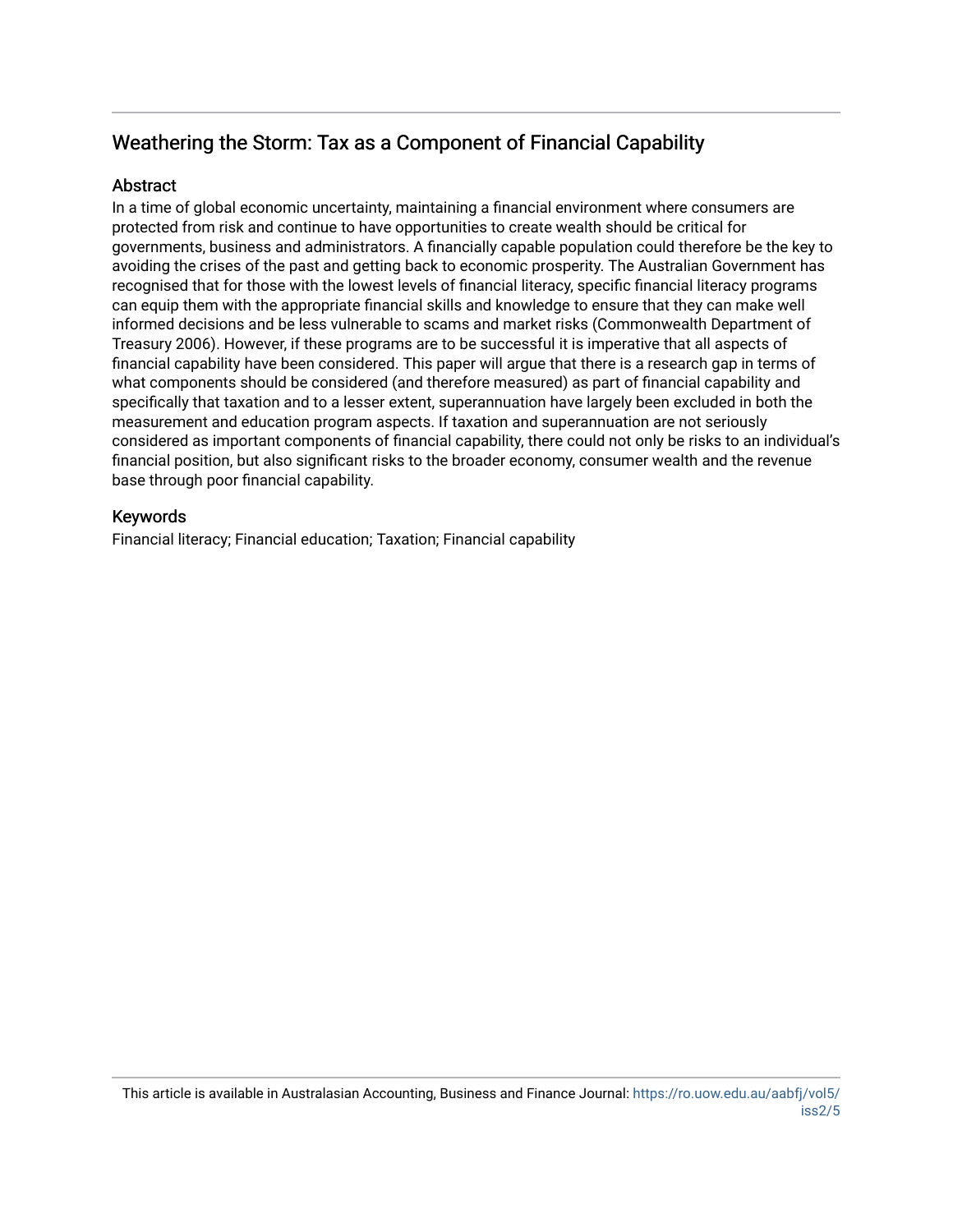

# **Weathering the Storm: Tax as a component of Financial Capability**

**Toni Chardon1,**

### **Abstract**

1

In a time of global economic uncertainty, maintaining a financial environment where consumers are protected from risk and continue to have opportunities to create wealth should be critical for governments, business and administrators. A financially capable population could therefore be the key to avoiding the crises of the past and getting back to economic prosperity. The Australian Government has recognised that for those with the lowest levels of financial literacy, specific financial literacy programs can equip them with the appropriate financial skills and knowledge to ensure that they can make well informed decisions and be less vulnerable to scams and market risks (Commonwealth Department of Treasury 2006). However, if these programs are to be successful it is imperative that all aspects of financial capability have been considered. This paper will argue that there is a research gap in terms of what components should be considered (and therefore measured) as part of financial capability and specifically that taxation and to a lesser extent, superannuation have largely been excluded in both the measurement and education program aspects. If taxation and superannuation are not seriously considered as important components of financial capability, there could not only be risks to an individual's financial position, but also significant risks to the broader economy, consumer wealth and the revenue base through poor financial capability.

**Keywords:** financial literacy; financial education; taxation; financial capability

**JEL Classification:** D14, I28, M48.

University of Southern OLD, Toni.Chardon@usq.edu.au

Acknowledgements: The author would like to acknowledge the comments and suggestions made by Dr Mark Brimble, Griffith University in completing this article.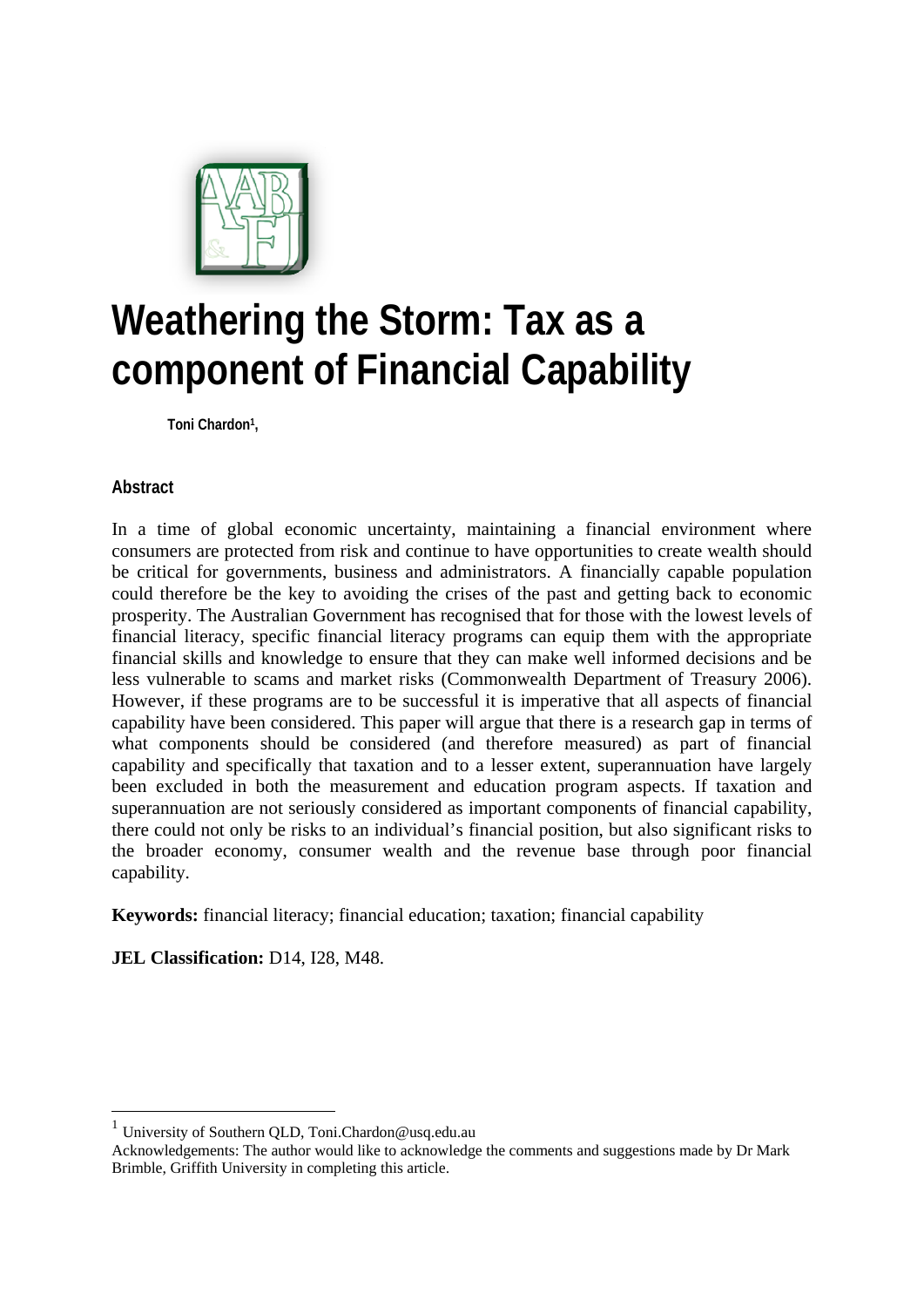#### **Introduction**

<u>.</u>

In a climate where investors have had their life savings and superannuation decimated due to the global economic storms, financial capability needs to be a critical issue. As a specific example of the consequences of poor financial decisions, in January 2009, Australian financial advice firm, Storm Financial were placed into voluntary administration creating a media frenzy which alleged irresponsible financial advice, pressure sales tactics, complicated margin loan arrangements and stories of investors losing not only their whole retirement savings, but also potentially their private homes. Although the intricacies of the Storm Financial collapse may have involved a combination of poor financial capability of participants, a lack of understanding of the specific financial products, targeted sales tactics or even gaps in the regulation of the financial services market, this example as well as the wider global financial crisis, serves to highlight the importance of investor and consumer awareness (of tax issues as well as broader financial consequences) of the financial transactions they enter into.

It has been argued that "financial deregulation, and the resulting increase in competition, and access to financial products, has led to consumers being faced with a "bewildering" array of financial and investment opportunities" (Worthington 2006, p. 59) which are becoming increasingly more complex and sophisticated. Additionally, as a result of shrinking workforces and ageing populations, there is a global trend in western countries toward self-funded retirement (Kelly 2003). A push toward self-funded retirement has also led to complex rules and legislation surrounding superannuation in Australia. These trends are worrying given that surveys measuring adult financial literacy in Australia as well as other academic research (Worthington 2008) suggest that there are certain at-risk?? groups which have low levels of financial literacy particularly in relation to financial products and superannuation.<sup>2</sup> Kempson and Atkinson (2006) also modelled the effect of certain 'expenditure shocks' on the UK population and found that an increase in fuel bills (by 40%) would have a disproportionate effect on those households who were already finding it difficult to make ends meet.

In 2003, the Australian Government established the Consumer and Financial Literacy Taskforce with the aim of developing a national strategy. This National Strategy was aimed at reducing poverty, increasing economic opportunity, increasing national savings and creating well-informed consumers. The Australian Government (along with many overseas governments such as the UK, US, Canada and New Zealand) believes improving the financial skills and education of individuals is the key to economic prosperity (Commonwealth Department of Treasury 2006). In its literature, the Government states that it is "committed to helping Australians save for their future and recognises that low levels of financial literacy act as a barrier to consumer awareness and informed participation in the financial system" (Commonwealth Department of Treasury 2006). In making these statements and setting up the Taskforce, the Government is acting upon concerning research<sup>3</sup> which indicates that some groups have particularly low levels of financial literacy and that specific programs can equip

 $2^2$  For example, 42% of survey participants under 65 in the most recent 2008 ANZ Survey of Adult Financial Literacy were not aware that Superannuation was taxed at lower rates than other investments. Additionally, Worthington (2008) undertook more detailed research in relation to findings from the ANZ survey particularly in relation to superannuation. He argues that knowledge of superannuation in Australia is varied with good understanding in some areas and poor understanding in others.

<sup>&</sup>lt;sup>3</sup> For example, the 2002, 2005 and 2008 ANZ Surveys of Adult Financial Literacy in Australia and the 2004 Commonwealth Bank Foundation survey as well as overseas in the 2006 Baseline Survey undertaken by the Financial Services Authority in the UK.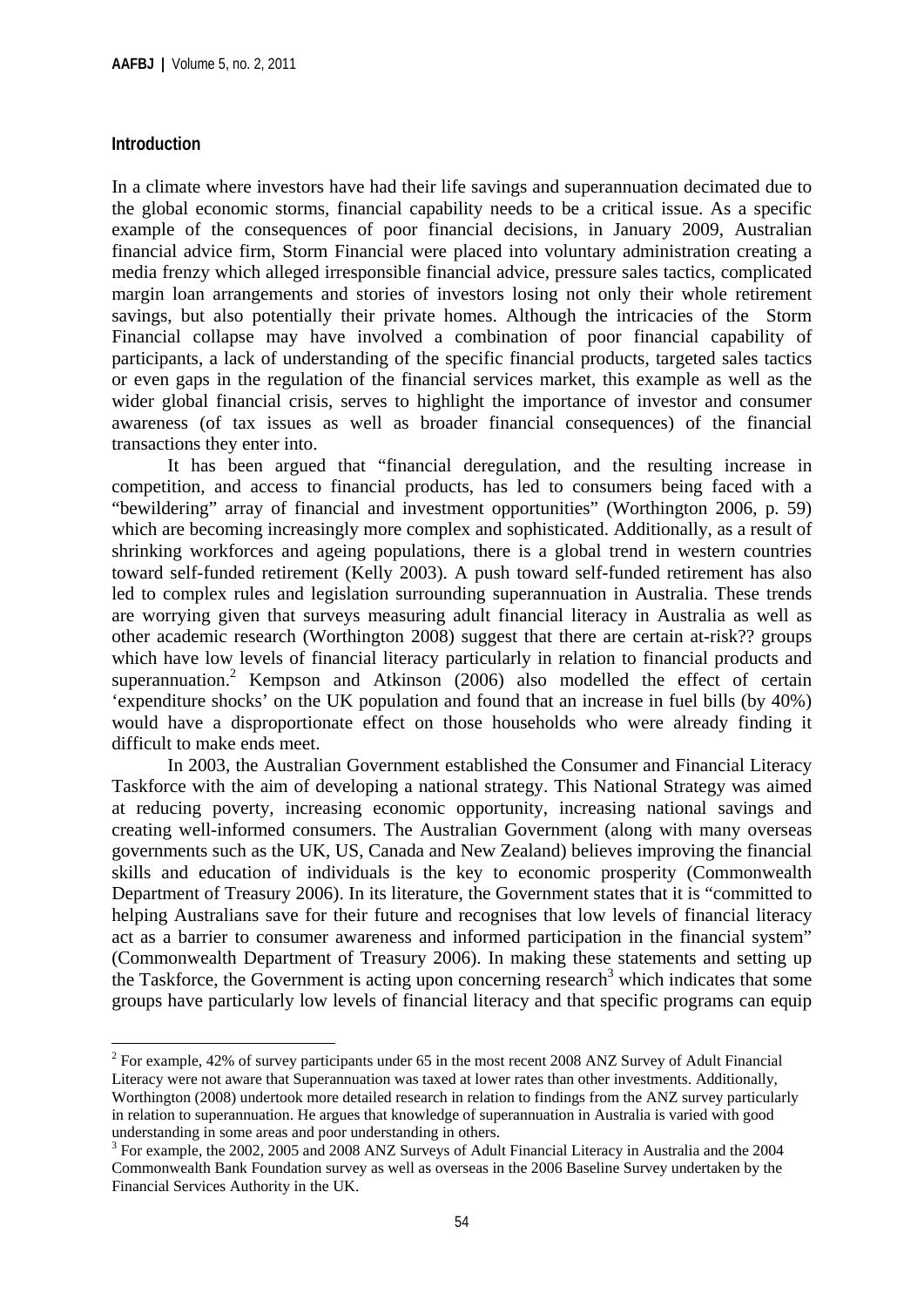them with the appropriate financial skills and knowledge to ensure that they can make wellinformed decisions and be less vulnerable to scams, rorts and unmanageable levels of debt (Commonwealth Department of Treasury 2006).

Financial capability<sup>4</sup> research both in Australia and overseas has been ad-hoc and there is little academic research which focuses on what elements should form part of measuring a person's level of financial capability. Much of the previous research has focused on measuring the level of financial capability across different demographic groups as well as evaluating financial capability education programs (Coben, Dawes & Lee 2005). Worthington (2006) outlines that literature concerning financial capability can usually be categorised as either; explaining the levels of financial capability in the population or evaluating the effectiveness of financial capability programs. However, he does not identify that any research has explored what should be included as components of financial capability and in fact argues that future research should focus on these components of financial capability to find which are most and least critical to financial success (2006, p75). Kempson (2009, p(ii)) argues that there is "remarkably little robust information" in the area of financial literacy and that because of the ad-hoc nature of the research and surveys already undertaken, it is quite difficult to make international comparisons. Worthington also submitted that future research could focus on how financial capability specifically relates to individual areas such as superannuation (2006, p. 75) and in 2008 published research which explored in detail the level of understanding of superannuation issues in Australia. Highlighting gaps in financial knowledge or misinformation in the market place is critical in ensuring Australian consumers are fit to weather the current and any future financial storms which hit.

This article argues that measurements of financial capability should incorporate all those elements which potentially impact upon a person's financial position and that an understanding of the taxation system should be one of these components. Financial capability as a discipline is not only relatively new, but also complex as it draws from fields such as economics, behavioural economics, finance, psychology and education. This article however, is focused on the components of financial capability as they currently appear and looks at the ways in which the various measurements and surveys of financial capability have informed the development of the components themselves as well as financial capability education programs, and vice versa. The article therefore takes a grounded theory approach which aims to derive propositions from the research, rather than beginning with a particular priori hypotheses or assumption (Leonard & McAdam 2001; Seale 2005).

Taxation is something which impacts with certainty on each individual or business and therefore it also impacts on a person or business's overall financial position. The ability to meet tax liabilities on time, prepare returns accurately, claim all available entitlements and communicate effectively with one's financial or tax advisors would certainly impact on a person's overall financial position. Arguably, the arrival of a substantial tax bill due to being unaware of tax obligations or incorrectly filling in a return could have a similar impact to Kempson and Atkinson's (2006) expenditure shocks as discussed earlier. Given that nonpayment of taxation obligations can result in substantial (and unique) penalties, this is certainly an important issue. Therefore, if taxation issues are not seriously considered as important components of financial capability, there could not only be risks to an individual's financial position, but also significant risks to revenue. This is in much the same way there are currently significant risks to the economy and consumer wealth through poor financial capability. The remainder of this paper looks broadly at the concept of Financial Capability and the factors which are currently generally accepted as components of financial capability.

<u>.</u>

 $4$  Defined in this paper as "the ability to make informed judgements and to take effective decisions regarding the use and management of money".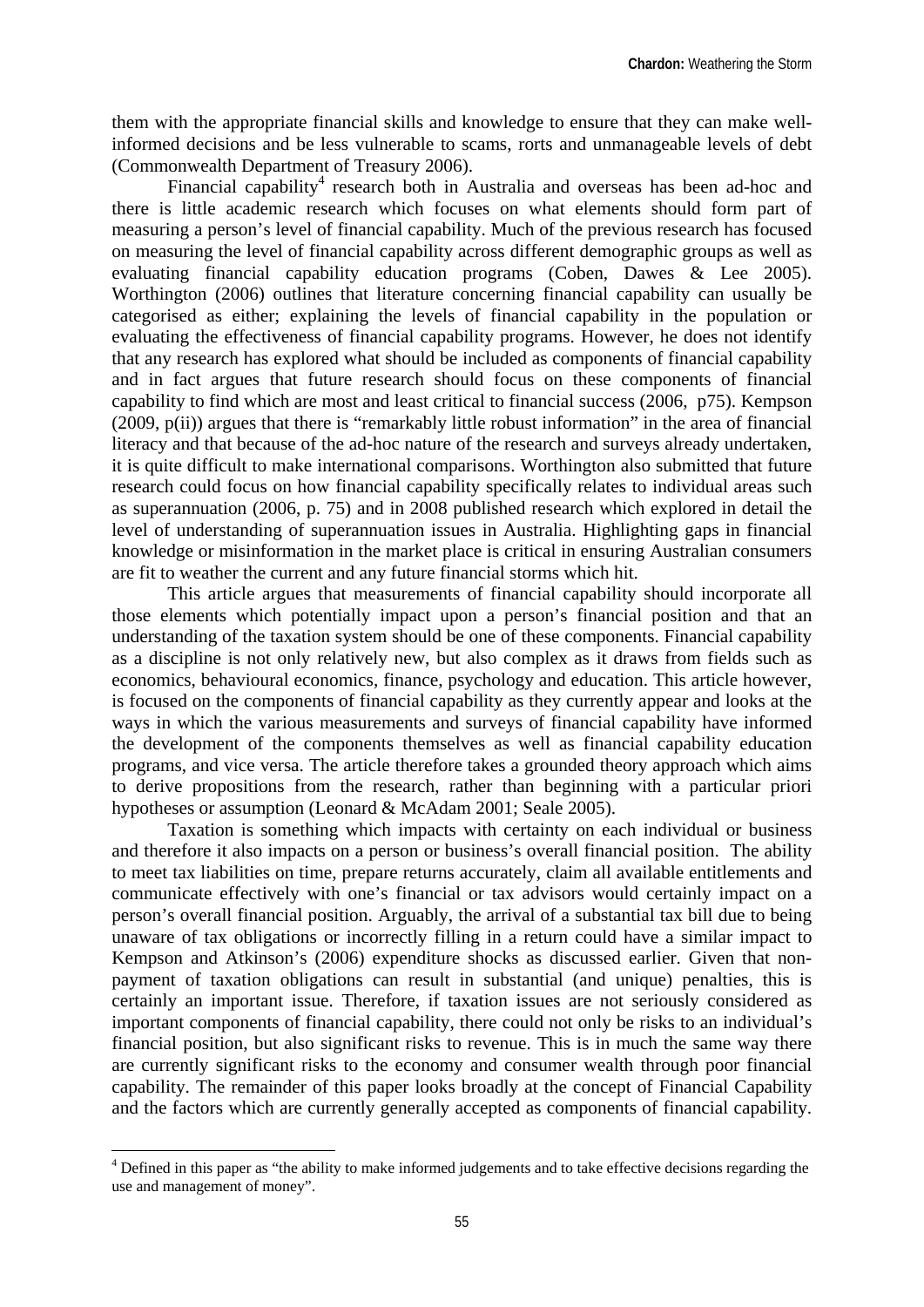Secondly the paper will discuss recent measures of financial capability in Australia and highlight where there appears to be gaps in relation to taxation or superannuation. Finally the paper will suggest those additional participants who stand to benefit from the inclusion of tax as a component of financial capability.

#### **Defining Financial Capability**

Financial literacy has been defined as "the ability to make informed judgements and to take effective decisions regarding the use and management of money" (Worthington 2006). This is also the definition which was adopted by the Australian Government's Consumer and Financial Literacy Taskforce and surveys of financial literacy in Australia. However, prior studies have also presented other definitions such as "about people being informed and confident decision makers in all aspects of their budgeting, spending and saving" (Worthington 2006). Worthington (2006) further argues that although policy makers and researchers have attempted to define financial literacy, there is still a question as to whether it should be a broad concept which encompasses many facets such as broader economics or whether it should simply be about basic money management. The research suggests that current surveys and measurements of financial literacy both in Australian and overseas measure a combination of aspects such as day-to-day money management, financial planning, ability to choose appropriate financial products and financial knowledge and understanding (Kempson 2009). However, both the above descriptions imply a financially literate person will behave in a certain way, make better decisions and be more confident. These all describe a set of behaviours or skills rather than mere knowledge about a subject. For this reason, Financial Capability is argued to be a more appropriate term when describing a person's abilities or skills in relation to financial matters (Hogarth 2002; Vyvyan & Brimble 2007). In fact, Financial Capability is beginning to be adopted as a more valid term, especially in the United Kingdom (Kempson, Collard & Moore 2005) and Australian Government research considers that the terms can be used interchangeably (Financial Literacy Foundation 2007a). More recent work of the Financial Literacy Foundation which is focussed on building confidence, positive attitudes and beliefs and self-efficacy (Financial Literacy Foundation 2007a). This incorporation of behavioural and skills aspects as well as knowledge is also supported by the Organisation for Economic Co-operation and Development (OECD) where they describe financial education as a process incorporating both knowledge and the ability to take such knowledge and make decisions, or take further positive actions (OECD 2005). With such variable definitions of financial capability existing, and little academic research into the components that should form part of a measure of Financial Capability, it is argued that there is scope for broadening the currently measured components of financial literacy to include an understanding of basic taxation issues.

The most widely cited measure of financial literacy in Australia is the ANZ Survey of Adult Financial Literacy. These surveys are underpinned by a financial literacy framework which is largely based on principles established in the UK by the Adult Financial Literacy Advisory Group (Financial Services Authority 2004) and incorporates the variables as described in Table 1 as components of an overall financial literacy score.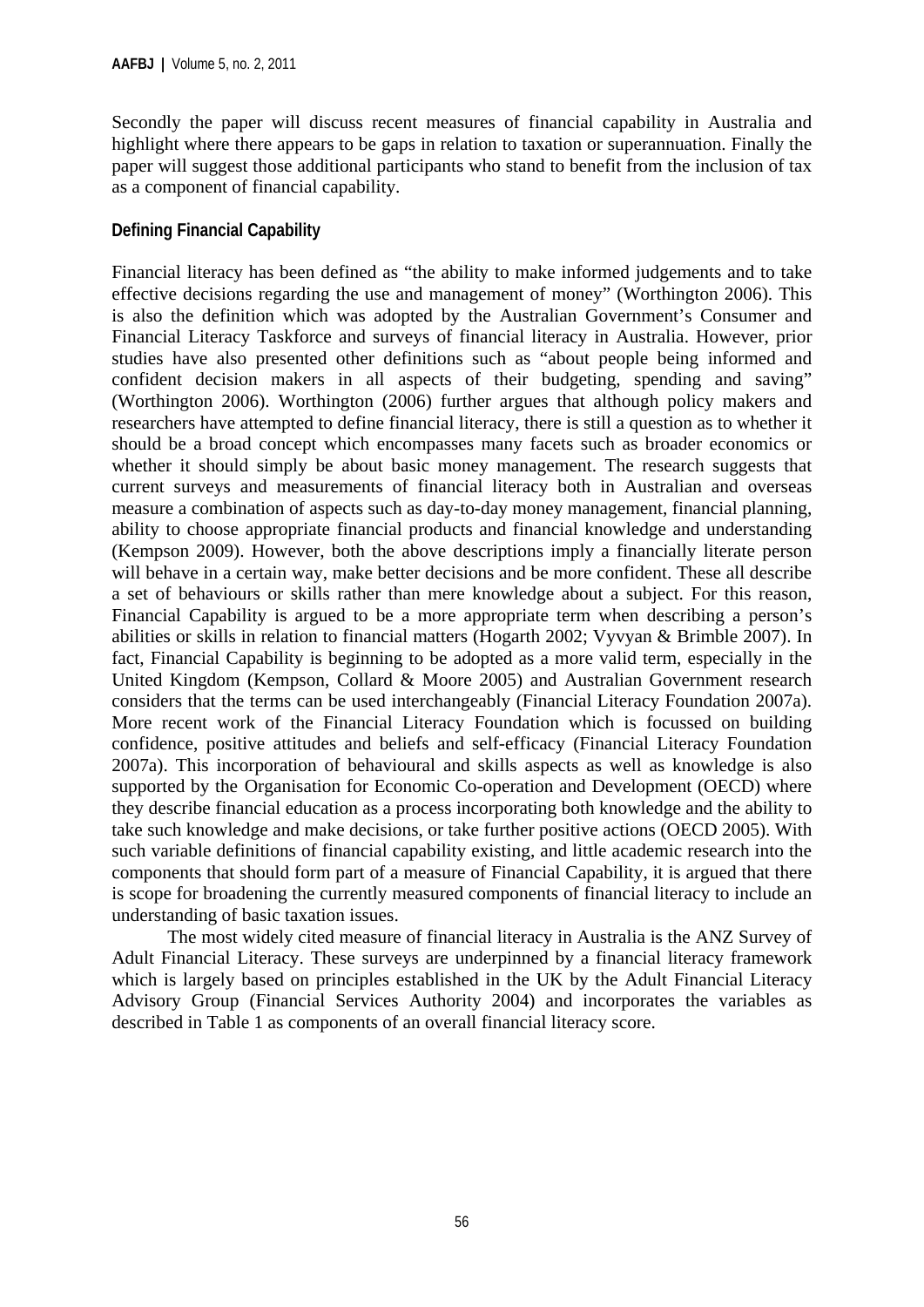| Table 1                                          |  |
|--------------------------------------------------|--|
| Variables of an overall financial literacy score |  |

| Numeracy                                                                |  |  |
|-------------------------------------------------------------------------|--|--|
| Basic mathematical operations of addition, subtraction, multiplication, |  |  |
| division and percentages.                                               |  |  |
| Financial Understanding and Competence                                  |  |  |
| Attitudes to spending money and saving                                  |  |  |
| Understanding of risk and the relationship between risk and return      |  |  |
| Understanding the main features of basic financial services             |  |  |
| Understanding of superannuation                                         |  |  |
| <b>Financial Responsibility</b>                                         |  |  |
| Making appropriate life choices about financial issues                  |  |  |
| Understanding consumer rights and responsibilities.                     |  |  |
|                                                                         |  |  |

Source: (ANZ 2008, p. 7 & 179)

It should be noted that these broad categories are quite consistent with the recent findings of Kempson (2009) where she proposed a framework for the measurement of financial capability which would allow international comparisons to be made. This proposal for a consistent framework is also supported in other research which argues that an overarching framework will give greater consistency and clarity for education programs (Fox, Barthololmae & Fox 2005; O'Connell 2007). The proposed international framework (presented as an OECD working paper) broadly categorises financial literacy into four areas; day-to-day money management, financial planning, ability to choose appropriate financial products and financial knowledge and understanding. These broad categories proposed by Kempson, on the whole, appear to be covered by the ones explored in the ANZ survey above, however it could be argued that financial planning (as suggested by Kempson to include attitudes to financial planning, providing for retirement, providing for emergencies) could be explored and measured in more detail in future ANZ surveys in Australia<sup>5</sup>. It is also argued that an understanding of basic taxation issues such as rights and responsibilities of taxpayers and the basic framework of the Australian taxation system could form part of all three of the above variables. The report to the 2008 ANZ survey recognises this argument where it states: "please note that other potential aspects of adult financial literacy (e.g. taxation; understanding of how and why government is financed; awareness and understanding of government benefits; understanding of how fees are calculated and how to minimise them) were agreed upon as being beyond the scope of the current project, and therefore not included in the framework" (The Social Research Centre 2008, p. 182). It is questionable why taxation was considered as outside the scope of the project if it is identified as relevant and useful in determining a person's overall financial literacy score. Given that the Financial Literacy Foundation put forth a media release encouraging teenagers to lodge tax returns (Financial Literacy Foundation 2007) on the basis that "by submitting a tax return you will find out whether you are paying the right amount of tax...you can take control of your tax now if you should be paying more" there appears to be some mixed messages about whether taxation is an important aspect of financial capability or whether it is "outside the scope". To date, understanding taxation issues has never been measured in detail in any Australian survey of financial literacy. This means that there is no data to determine whether this might be an area where people have low levels of literacy or whether there are specific aspects of taxation which need to be focused on or targeted. This targeted and specific approach is particularly important if financial capability education programs are going to include aspects of taxation.

<sup>&</sup>lt;u>.</u>  $<sup>5</sup>$  The Financial Literacy Foundation appears to have explored these areas further in their 2007 Report;</sup> Australians Understanding Money and this will be discussed later.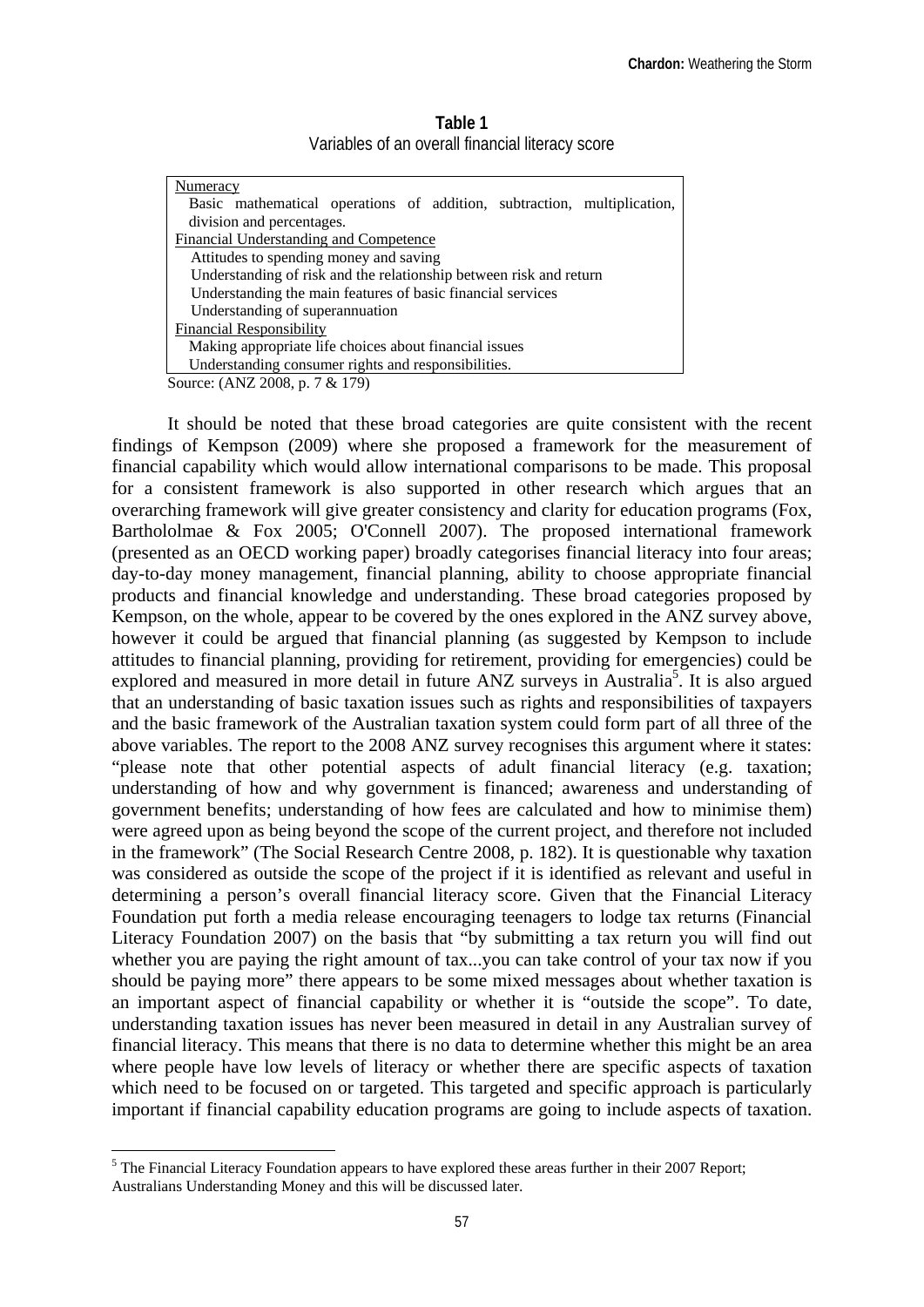This paper will highlight that past surveys of adult financial literacy certainly indicate there are some gaps in terms of taxation and superannuation components which in fact should be included and measured as components of financial literacy.

#### **Taxation and Financial Literacy**

Having discussed broadly the components of financial capability and argued that taxation is considered to be a relevant factor, this paper will now explore the measures of financial capability in Australia broadly, but also highlight where there appears to be gaps (in either measurement of or levels of understanding) in relation to taxation or superannuation issues.

#### *Measures of Financial Capability and their Economic Importance*

In 2003, the Commonwealth Bank (CBA) established the Commonwealth Bank Foundation to encourage and fund developments in education, particularly financial literacy. A national telephone survey<sup>6</sup> was conducted with 5000 Australians aged 16-65 in 2004 (Commonwealth Bank 2004). Two key findings of this survey were that the 10% of the population with the lowest financial literacy were more likely to be in one of the following categories; aged 16- 20, male, unemployed or students, lower education levels, lower annual personal income, lower annual household income. This finding is consistent with research in the UK which found that financial capability was weakest amongst younger age groups and those with lower annual household incomes (Atkinson et al. 2006; Financial Services Authority 2006). The Commonwealth Bank survey also found that increasing financial literacy by a modest amount amongst this 10% would contribute an additional \$6 billion per year to GDP, and create over 16,000 new jobs (Commonwealth Bank 2004). This is important from an economic and social perspective, but also from a tax perspective. The report argued that these economic benefits would flow from "improved decision making in the workforce, resulting in improved productivity, less capital wastage with improved decisions on starting new businesses and home purchasing, and increased flow of funds to Australia's more profitable businesses via better saving and investment decisions" (Commonwealth Bank 2004). From a tax perspective this could mean an additional \$6 billion per year in potential revenue base as well as potentially 16,000 new taxpayers. If these efforts to improve financial capability are going to create new taxpayers and increase revenue base, then it would certainly be a risk to revenue to not ensure that these "new market participants" are also educated in how the taxation system works. If an understanding of taxation is not included as part of financial capability education programs (particularly for those on lower incomes or who receive welfare), then when those participants eventually find themselves in a position where they need to engage with the taxation system, they may not have the skills or knowledge to do so effectively. The Financial Literacy Taskforce also modelled "bad" decision making and found that over the course of a person's life (whose salary was \$36,000 per annum), up to \$790,000 in wealth could be lost (Consumer and Financial Literacy Taskforce 2004). This certainly supports the argument that financial literacy can have an effect on the economy as a whole. From a tax administration perspective, lost wealth could also lead to lost tax revenue.

If only moderate increases in financial capability amongst these vulnerable groups can have such an impact on wealth, then it is important that we understand the most effective types of information to provide in order to bridge this gap and ensure this wealth is not lost. Similarly in terms of taxation, it is important that we understand which aspects of the taxation

<sup>&</sup>lt;u>.</u>  $6$  The survey was conducted by the Commonwealth Bank foundation, CommSec Quantitative Research Division, the Centre of Policy Studies at Monash University and Eureka Strategic Research.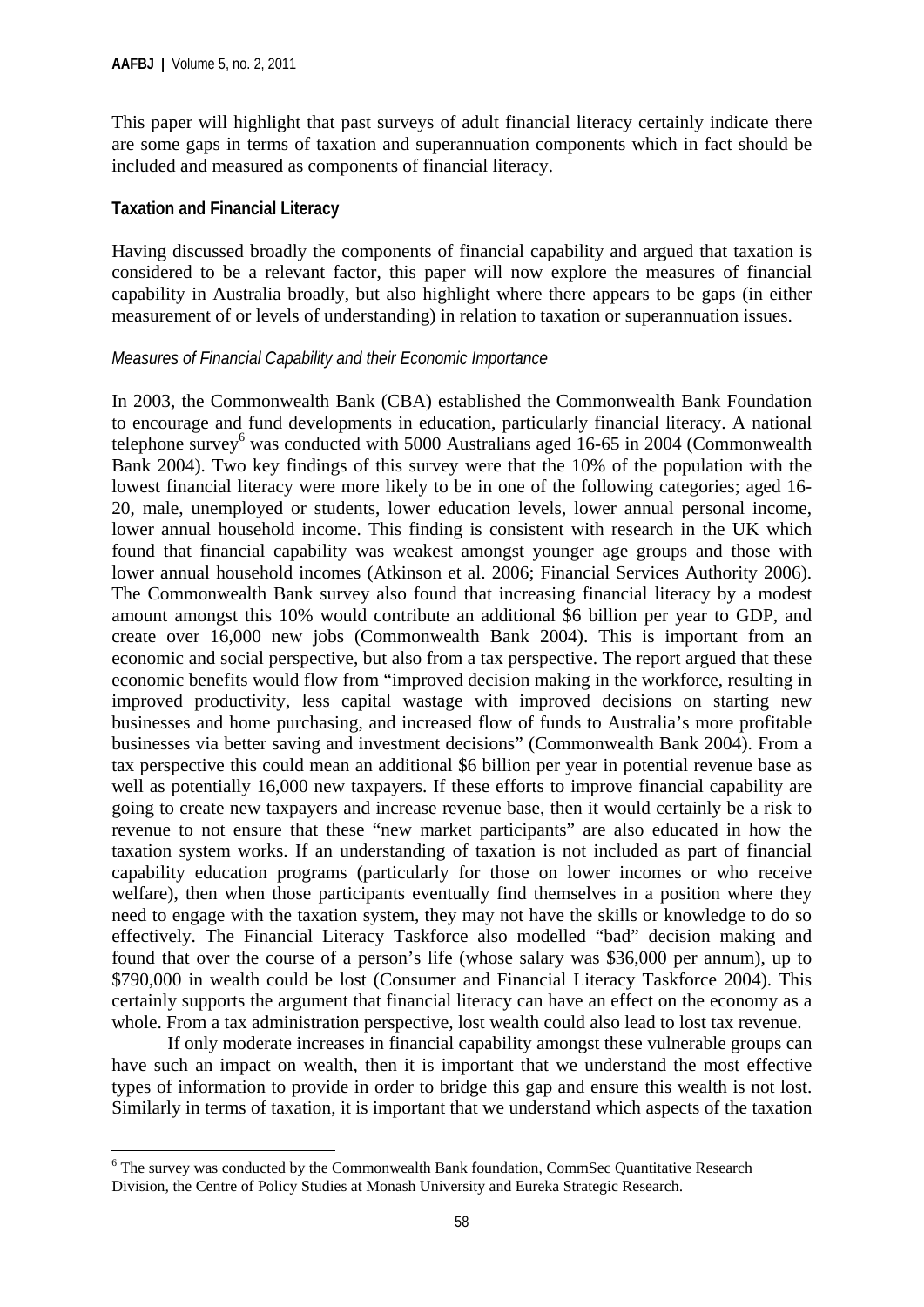system have the potential to impact upon financial capability (and therefore wealth) and the most effective ways to provide this information. Compliance research in the field of taxation has suggested that although correct material was provided to them, many taxpayers found there to be too much information and preferred straightforward and directly relevant material (McKerchar 2002).

Since an understanding of taxation issues has not yet been measured in any detail in previous surveys we are unable to determine which population groups might have low levels of literacy in relation to taxation or which specific aspects of taxation might need targeted education programs. As illustrated by the research undertaken by Worthington (2008) in relation to understanding superannuation, there are many specific dimensions of tax that could be explored in order to draw specific conclusions. It is argued that all those population groups which have been found to have the lowest levels of financial literacy<sup>7</sup> would have at least some contact with the taxation system during their lifetimes, or will eventually need to engage when their financial situations are under control. So, if there is such a potential for people's participation (or non-participation) in the tax system to be effected by their level of financial capability, it is evident that an understanding of basic taxation should form part of measuring financial capability.

#### INFORMING PRACTICE, PACKAGES AND PRODUCTS

<u>.</u>

The Australian Financial Literacy Foundation was formed in  $2005<sup>8</sup>$ . Among the many aims of the foundation, one key aim is to create opportunities for Australians of all ages to learn more about money (Financial Literacy Foundation 2009).

As a result of the establishment of Taskforce and the Foundation, the Ministerial Council for Education, Early Childhood Development and Youth Affairs (MCEECDYA)<sup>9</sup> recommended a framework to state education authorities in relation to how Financial Literacy should be incorporated into the school curricula for years K-9 (Ministerial Council for Education 2005). The framework<sup>10</sup> is to be integrated in curricula and programs across English, Mathematics, Science, Humanities, Business, Commerce, Economics, Technology and Enterprise.

In developing the framework for inclusion in schools, the MCEECDYA defined financial literacy as "the application of knowledge, understandings, skills and values in consumer and financial contexts and the related decisions that impact on self, others, the community and the environment" (Ministerial Council for Education, Training & Youth Affairs(MCETYA) 2005, p1). In their report, they stated that "the world of consumers is becoming increasingly complex (e.g. Superannuation, personal investments, a more complex tax system, and increased applications of new technologies) and research indicates that levels of consumer and financial literacy among adults, parents and young people alike are insufficient to cope with many of these complexities" (MCETYA 2005, p1). Again, it is clear that superannuation and the tax system have been considered at the outset, yet as will be seen, have not been incorporated into the detail.

 $<sup>7</sup>$  Such as those outlined earlier; younger groups, those who are unemployed or receive government payments,</sup> those with lower household or personal incomes.

<sup>&</sup>lt;sup>8</sup> In July 2008, the functions of the Foundation were transferred to the Australian Securities and Investments Commission (ASIC).

<sup>&</sup>lt;sup>9</sup> MCEETYA made the original recommendations, but was reformed and is now the Ministerial Council for Education, Early Childhood Development and Youth Affairs (MCEECDYA)

<sup>&</sup>lt;sup>10</sup> Revised in 2009 as a result of the introduction of a national curriculum: Ministerial Council for Education, Early Childhood Development and Youth Affairs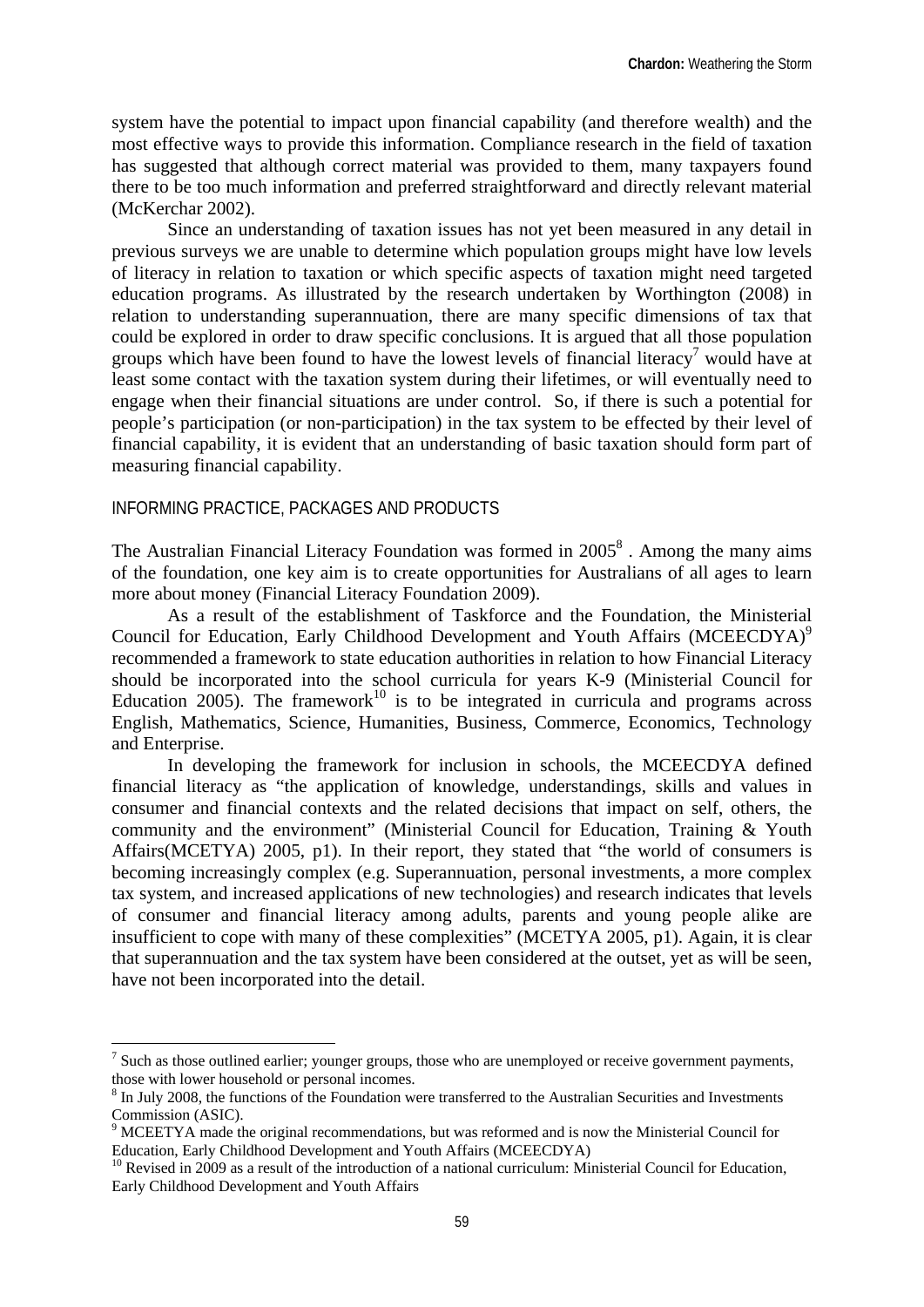The Australian educational framework for financial literacy draws on financial capability research initially from the U.K, the ANZ Surveys of Adult Financial Literacy, and research on behavioural economics from the Productivity Commission. It also has the broader goal to enhance general capabilities<sup>11</sup> as required as part of the new national curriculum. The framework is based on indications that the most important success factor is the programs' ability to relate financial education to the existing curriculum (as opposed to being an entire course on its own) and provide opportunities to engage in and discuss "real world" financial contexts (MCETYA 2005, p2). This principle would apply to not only school based education strategies but also adult education packages whether they be delivered by way of information package, training seminar or workshop. The Financial Literacy Foundation (2007a) found that in addition to carefully targeted programs, the best program for financial literacy is one that gets people started with an achievable goal and is aimed at building confidence and self-efficacy. However, it is acknowledged that the impact and effectiveness of any financial education program can be limited by its delivery and that many different teaching methods will be used (O'Connell 2007). It is therefore argued that including taxation as a component of a financial capability model would involve much more than providing answers and written information in relation to tax matters (as is currently the method broadly adopted by tax authorities). In a 1999 U.S study it was found that personal finance could be successfully taught and that it had a positive impact on financial behaviour in both students and adults (Worthington 2006). It is therefore argued that teaching the basics of the taxation system could have a positive impact on the behaviour of individuals when participating in the tax system. The framework which incorporates financial literacy into the Australian school curriculum has four dimensions; Knowledge and Understanding, Competence, Enterprise, Responsibility. At the outset, MCEECDYA identified the complex tax system and superannuation as areas which need addressing. However, none of the knowledge and understanding areas included as part of the framework relate specifically to taxation or superannuation (MCEECDYA 2009). Given the arguments put forward in the paper and the fact that the recent Henry Review<sup>12</sup> (Commonwealth Department of Treasury 2010) recommended more education be given in relation to superannuation issues, it seems two important aspects have been excluded. There are some components which touch on tax related matters such as in Year 7; one component includes understanding "that governments provide goods and services to meet consumers' and taxpayers' needs and wants". In Year 9, another Knowledge and Understanding Component includes "understanding how to keep personal financial records and that those records of income, expenses are necessary for income tax purposes." It is clear there is support, that taxation and superannuation issues have a place in financial capability to the extent that they impact upon a person's ability to understand their financial context, meet their legal requirements and their ability to create wealth. So, it is argued that relevant taxation issues should be included as part of the following knowledge and understanding areas as recognised by MCEECDYA.

<u>.</u>

 $11$  As defined by the Australian Curriculum, Assessment and Reporting Authority as; Literacy, Numeracy, ICT skills, Thinking Skills, Creativity, Self-management, Teamwork, Intercultural Understandings, Ethical behaviour and Social competence. See

http://www.acara.edu.au/development\_of\_the\_australian\_curriculum.html

<sup>&</sup>lt;sup>12</sup> See recommendation #23 at page 86.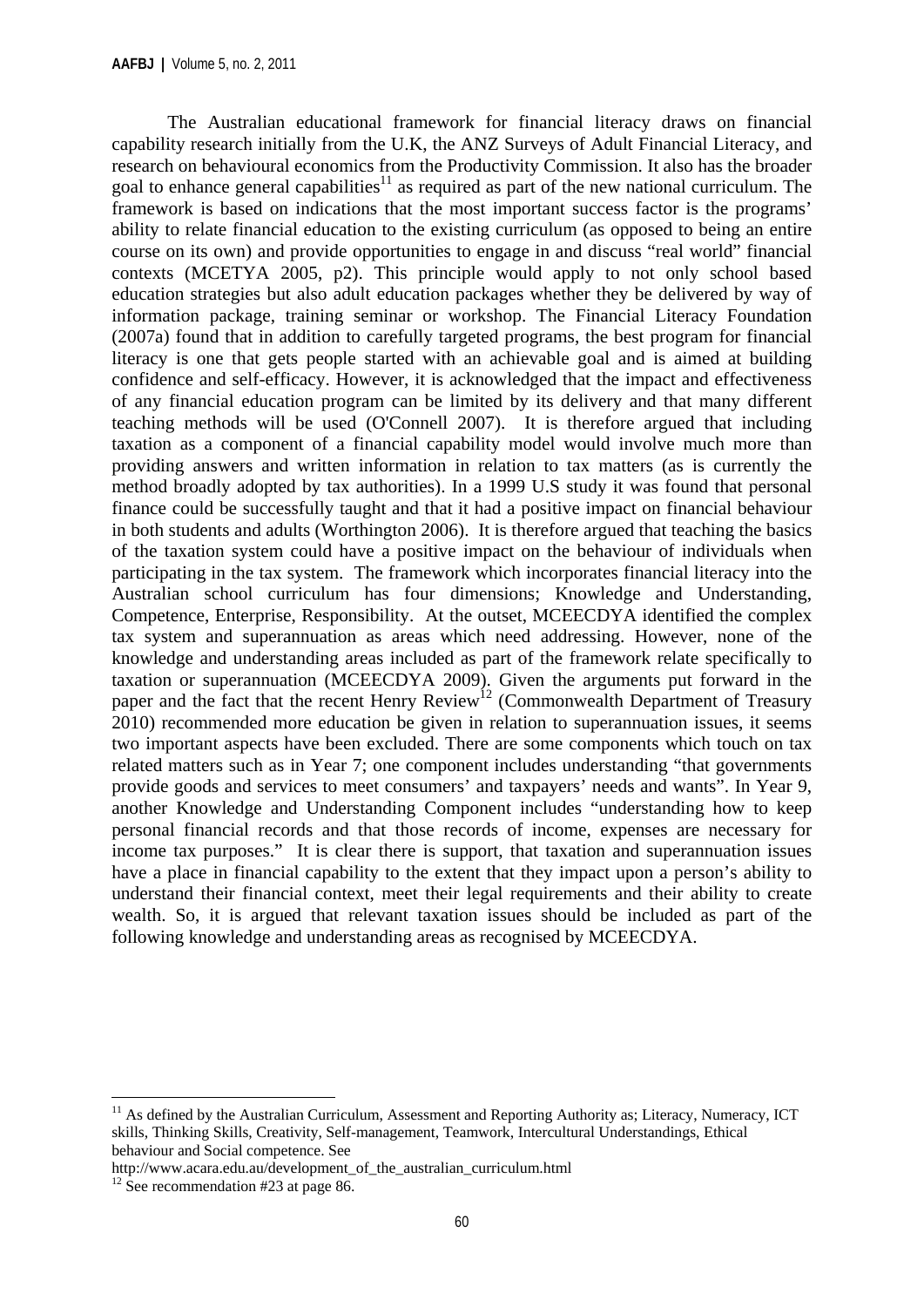| Identified Knowledge and Understanding Area<br>(Ministerial Council for Education 2009)                             | Specific Tax Aspect to Incorporate                                                                    |
|---------------------------------------------------------------------------------------------------------------------|-------------------------------------------------------------------------------------------------------|
| money is used to exchange goods and services                                                                        | basic GST                                                                                             |
| there are different forms of income                                                                                 | salary vs investment income and<br>tax consequences/differences                                       |
| money can be borrowed                                                                                               | interest and the effects of tax<br>deductibility                                                      |
| consumer rights and responsibilities                                                                                | tax return obligations and<br>financial consequences for non-                                         |
| governments provide goods and services to meet<br>consumers and taxpayers needs and wants                           | tax policy, types of taxes and<br>their purpose, social welfare and the<br>tax system, superannuation |
| how to keep personal financial records                                                                              | tax requirements of record<br>keeping and the financial benefits of<br>keeping records                |
| the use of credit                                                                                                   | tax effects of using credit                                                                           |
| income is derived from a range of sources, including<br>wealth, with different levels of reliability                | types of income (salary, business,<br>investment, share) and tax<br>consequences                      |
| range of consumer and financial advice of varying<br>accuracy and impartiality is available within the<br>community | responsibility of obtaining<br>accurate advice, cost of obtaining<br>advice.                          |

**Table 2**  Taxation issues that could be included in a National Curriculum

If taxation issues were included specifically in the framework, by the end of Year 10, a student would have a basic understanding of taxation issues and obligations that would be relevant to them as a now financially literate consumer.

Similarly, it is argued that financial literacy education programs aimed at adults should incorporate those same taxation issues as outlined above. As recognised in the literature, one of the complexities of the discipline is that currently there is no single, widely used financial capability education package for adults (O'Connell 2007). In Australia the current practice is for various interest groups (such as banks, finance organisations, government departments and community groups) to develop education packages or products either broadly covering financial capability or focusing on specific aspects. These packages and products might be internally funded or funded through Government (i.e. The Financial Literacy Foundation) or private grants. Consumers would then be notified of the availability of a product or package through normal advertising or through the Financial Literacy Resources Australia website<sup>13</sup> which maintains a database of education packages and programs. If taxation and superannuation were considered as components of financial capability (and therefore measured as part of financial literacy surveys) then it would be more likely that those aspects would find their way into these somewhat ad-hoc packages and products.

1

<sup>&</sup>lt;sup>13</sup> http://www.understandingmoney.gov.au/Content/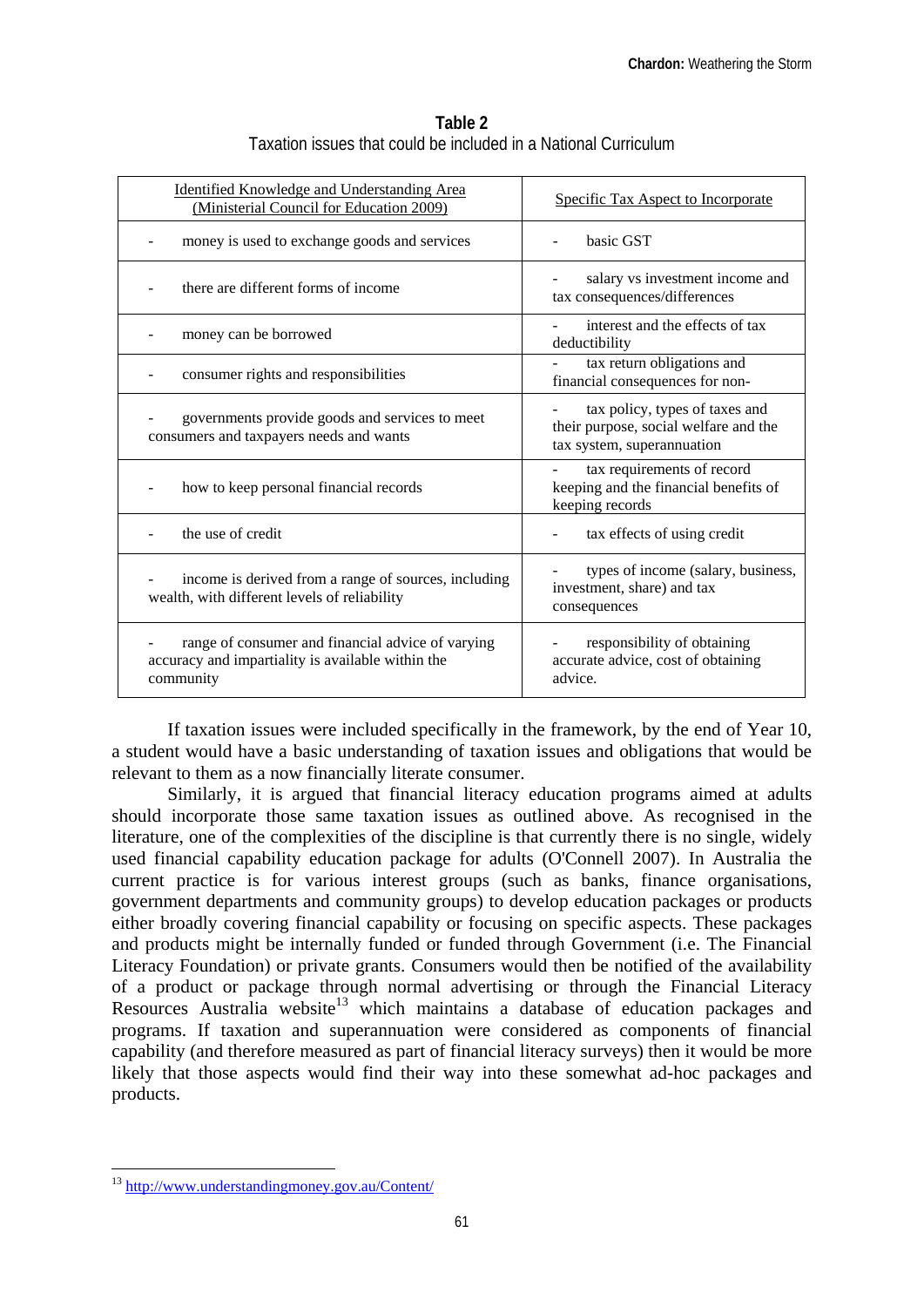1

#### MEASURING FINANCIAL LITERACY AND THE TAX ASPECTS

Much of the background in establishing the Financial Literacy Foundation and the subsequent framework for financial literacy in schools was based on recent Australian surveys which aimed to measure the level of financial literacy amongst individuals. It was these surveys (and others like them overseas) which identified the groups which were most vulnerable to low levels of financial literacy and also those specific concepts which had low levels of understanding. In 2002, the ANZ bank conducted the first 'Survey of Adult Financial Literacy in Australia' which created a benchmark upon which its full surveys in 2005 and 2008 were compared against. The report to the survey argues that improvements in financial literacy would not only support social inclusion, but also, help people avoid the serious negative consequences associated with financial difficulty<sup>14</sup> (AC Nielsen 2005b). The 2008 survey also involved  $3,500$  telephone interviews<sup>15</sup>. Some of the key findings of the survey were that although Australians are broadly financially literate, certain groups found were found to not understand or utilise particular financial skills, services and products. Some more specific and important findings of the surveys in 2005 and 2008 were that;

 In 2005, 50% of those with the lowest level of financial literacy were unable to calculate 50% of \$1,400 (not reported in 2008),

 When faced with an investment advertised as having a return 'well above market rates at no risk', 48% would have made some level of investment (better than 53% in 2005),

 33% of adult Australians with investments did not understand that good investments can have short term fluctuations in market value (similar to the result in 2005),

 Of those respondents with investments, 35% said they didn't consider conflicts of interest in any investment recommendations they received,

 People shopped around more for products like investments (49%), mortgages (48%) and insurance (42%) and less for bank accounts (27%), superannuation products (27%) and financial planners (25%). (ANZ 2005b)

Some points from these findings in relation to taxation are that firstly, the ATO should not expect to protect consumers from complex tax minimisation schemes and therefore protect revenue if 48% of respondents would invest in a scheme marketed as having a return 'well above market rates at no risk'. As outlined at the outset, in a climate of global economic downturn and corporate collapses, awareness of risk vs. return principles is critical. Secondly, how can the government and the tax administration expect taxpayers to understand their basic tax liability (i.e. marginal rates of tax) if 50% of those with the lowest level of financial literacy were unable to calculate 50% of \$1,400?

Both the 2005 and 2008 ANZ surveys indicated that all population groups found superannuation issues more difficult than basic banking. The questions in the survey relating to superannuation are perhaps the only ones that could broadly be categorised as relating to taxation. In the 2008 survey report it is stated that "although an understanding of certain basic rules relating to superannuation remained very high, there continues to be considerable uncertainty about its tax treatment" The Social Research Centre 2008a, p59). This is

<sup>&</sup>lt;sup>14</sup> "Financial difficulty" is defined as referring to both those who, while they have not missed repayments or defaulted on their commitments, nevertheless feel out of control of their finances, and also to those who may have missed repayments or defaulted and feel severely out of control of their financial affairs.<br><sup>15</sup> The first full survey was conducted in 2005 and involved telephone interviews with 3,500 Australians.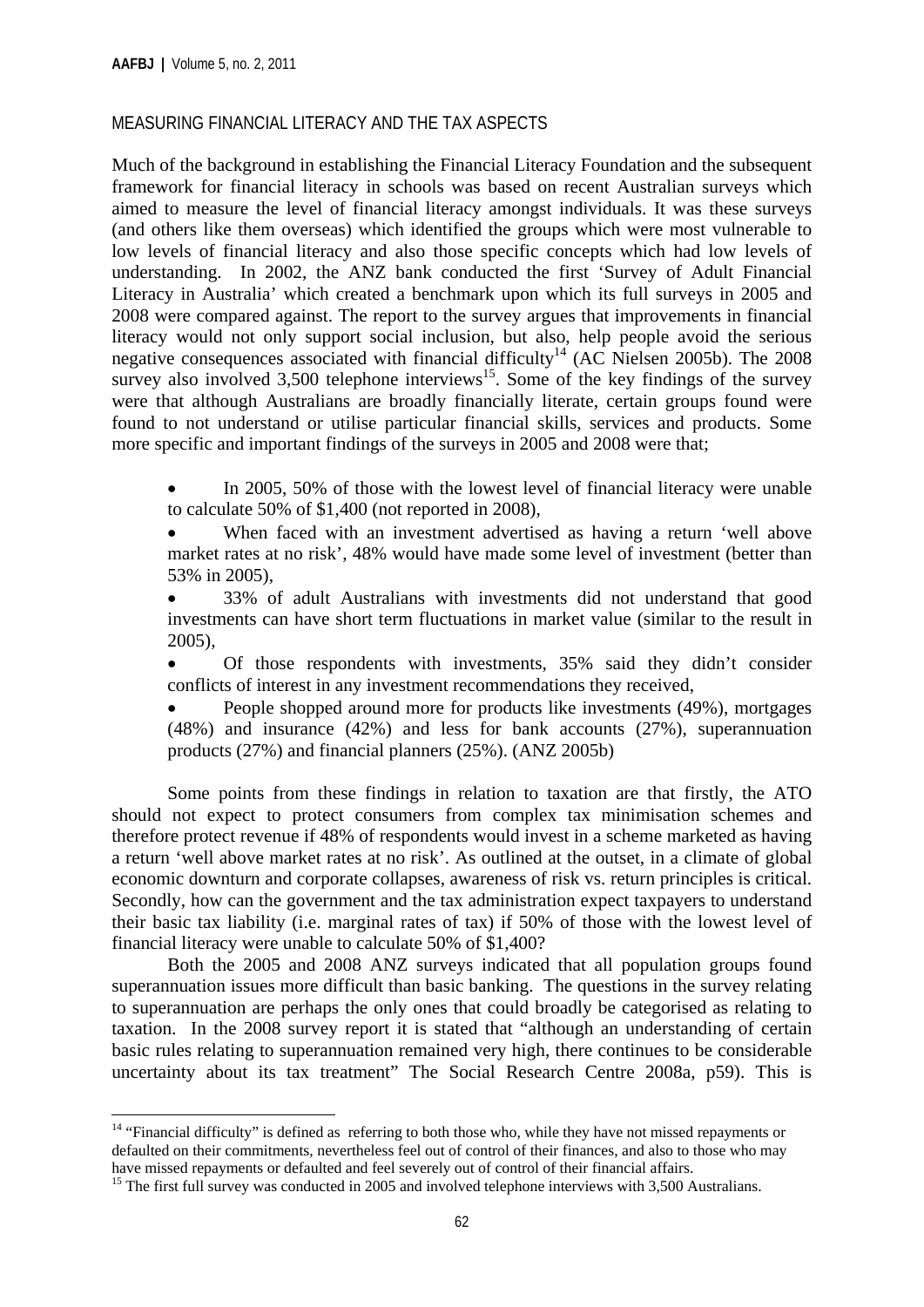supported by the fact that 96% of respondents knew that their employers were required to make superannuation contributions on their behalf (down from 97% in 2005). However, only 95% understood that they could make additional contributions. In his further analysis and modelling of the superannuation data from the 2003 survey, Worthington (2008) predicts the percent that know employees have the ability to make additional contributions to be 84%.

Another question posed by the survey was whether the respondent knew if superannuation was taxed at higher, lower or the same rate as other investments. The result was that 58% of respondents, who were under 65 years of age, employed and with superannuation, knew that superannuation was taxed at a lower rate than other investments (up from 56% in 2005). However, 5% thought that superannuation was taxed at a higher rate, 10% thought the same rate of taxation applied and 27% said that they didn't know (in 2005, only 22% were unsure) (AC Nielsen 2005a; The Social Research Centre 2008a).Worthington's (2008) analysis predicts the percent that know that superannuation is taxed at a lower rate to be 63% and interestingly that only 70% had an approximate knowledge of the rate of the compulsory contribution. These findings are particularly relevant given a climate where self-funded retirement is preferred by Government. Further, it is also relevant in a market where many participants have the option of more control over their superannuation through Super Choice<sup>16</sup> and self employed people are more likely to have their own self managed super fund.

In 2006 the Financial Literacy Foundation conducted a telephone survey of 7,500 Australians between the ages of 12 and 75 (Financial Literacy Foundation 2007). This survey is unique in the Australian context because it was not a survey which aimed to measure the level of financial literacy in relation to various products or topics. The aim of the survey was to complement existing surveys (such as the ANZ survey) and focus more on participants self-assessed ability and confidence vs their understanding and their attitudes and behaviours about money (Financial Literacy Foundation 2007). In that respect the survey was more subjective in nature rather than an objective measurement of ability in certain areas (Financial Literacy Foundation 2007). This paper however, will focus on some of the findings in relation to investing, protecting money and obtaining information and advice. In relation to investing, the survey found that although Australians were relatively confident with their ability to invest (69%), this confidence was reported as substantially less than their confidence to budget (90%). Interestingly although this self-assessed confidence to invest was relatively high, the survey found that only 34% of adults would actually consider both risk and return when investing and only a small proportion (6% & 5%) would consider reputation and diversification. This therefore showed a gap between the self-assessed confidence to invest and the indicators of actual confidence. The survey also found that 45% of participants currently invested in either shares or managed funds and 18% had an investment property. In relation to protecting money, Australians reported a high level of confidence in their ability to choose appropriate insurance, understand rights and responsibilities and recognise a scam or investment scheme (all above 80%). However, as the skills required to recognise a scam were considered to be the same as for investing, fewer people actually recognised key aspects of scams and schemes (such as risk and return and understanding financial language) and went ahead with investments despite a lack of confidence or ability. The survey therefore found that people's self-assessed ability to protect income was overstated and therefore they may be at risk of being caught by these investment scams (Financial Literacy Foundation 2007). Considering that purported tax advantages are often used as incentives or sales tactics for many investments (such as for share and rental

<sup>&</sup>lt;u>.</u> <sup>16</sup> Most employees are able to choose which superannuation fund their employer contributions are made to. Prior to Super Choice, employers chose the superfund that all their employee contributions were made into.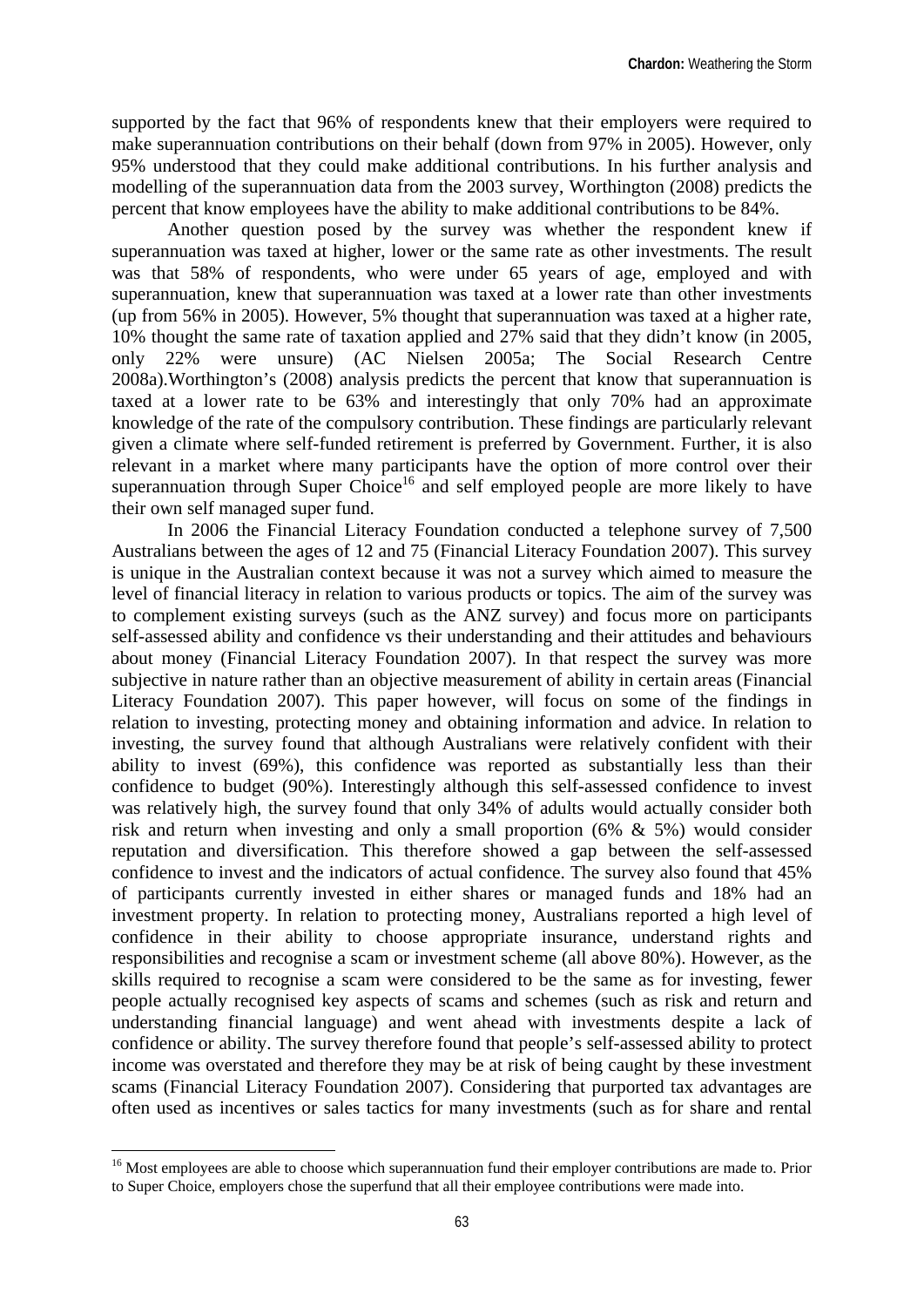property investments) and particularly for risky investment scams, the fact that there appears to be a lack of understanding of fundamental aspects that should be considered, gives weight to the fact that there needs to be more research on which aspects of taxation lack knowledge and understanding.

In relation to obtaining information and advice, the survey found that 68% of people had used or were likely to use accountants or tax agents to obtain information or advice. The percentage was slightly less (54%) for advice from financial advisors. Further, the most common reason for seeking information or advice was for assistance in completing a tax return. These findings are important because although participants were highly confident in their ability to get information and deal with financial service providers (>80%), only 64% said they had an ability to understand financial language. One of the overall findings of the survey was that people's attitudes and beliefs about money can adversely affect their actual financial literacy and that where it is actual ability that is lacking, effort should be focussed on building confidence and competence (Financial Literacy Foundation 2007).

The results of these surveys in an Australian context should also be of great significance to investment advisors, accountants and financial planners. When explaining superannuation investment strategies to a client or customer one cannot assume that the underlying basic principles are already known. Tax research on compliance has suggested that personal taxpayers are not necessarily confident in the accuracy of their returns even where they used an agent and that complexity may cause misunderstandings between a taxpayer and their tax agent (McKerchar 2002, p. 289). So in order to raise this confidence and limit miscommunications it is critical for tax administrators and advisors to know what their clients already understand, or indeed to have a base knowledge that can be assumed.

As outlined earlier, this focus on financial capability by governments, financial institutions and the education sector has not been limited to Australia. There has been much attention to this area overseas, particularly in the United Kingdom (U.K), the United States (U.S), Canada and New Zealand. In fact, much of the financial capability research in Australia has been based on research in the UK in particular; therefore supporting international research focused on in this paper will come from the UK. In 2005, the 'National Research and Development Centre for Adult literacy and numeracy' issued a research report which concluded that although there was a wide array of adult financial literacy programs being undertaken, further work was needed on the part of government, financial institutions and others on the presentation of financial information to make it more "transparent, accessible and understandable by non-specialists" (Coben et al. 2005, p. 22). Interestingly it was raised that the U.K Treasury Report dealing with the modernisation of Britain's tax and benefit system was an example of what the government was already doing in this area (Coben et al. 2005). It is clear therefore that at least in the U.K, taxation is an area which is seen to be able to be made more transparent, accessible and understandable by the general public. The report also raised questions about the current understanding and research into how financial literacy should be defined stating that there are still questions about the nature of financial literacy education and that further research was necessary in this developing field (Coben et al. 2005, p. 10). Although recent work internationally and by the OECD has assisted in this regard, as this paper has highlighted, there is more work to be done.

Similarly to Australia, the research in the U.K by the Financial Services Authority  $(FSA<sup>17</sup>)$  found that financial capability was weakest amongst younger age groups (Financial Services Authority 2006). One of the findings of the survey was that the number and complexity of choices in relation to financial matters has increased dramatically, and that through this, many find it hard to understand the risks associated with these choices

1

 $17$  In the U.K, the FSA is funded by a general levy on the regulated financial services industry.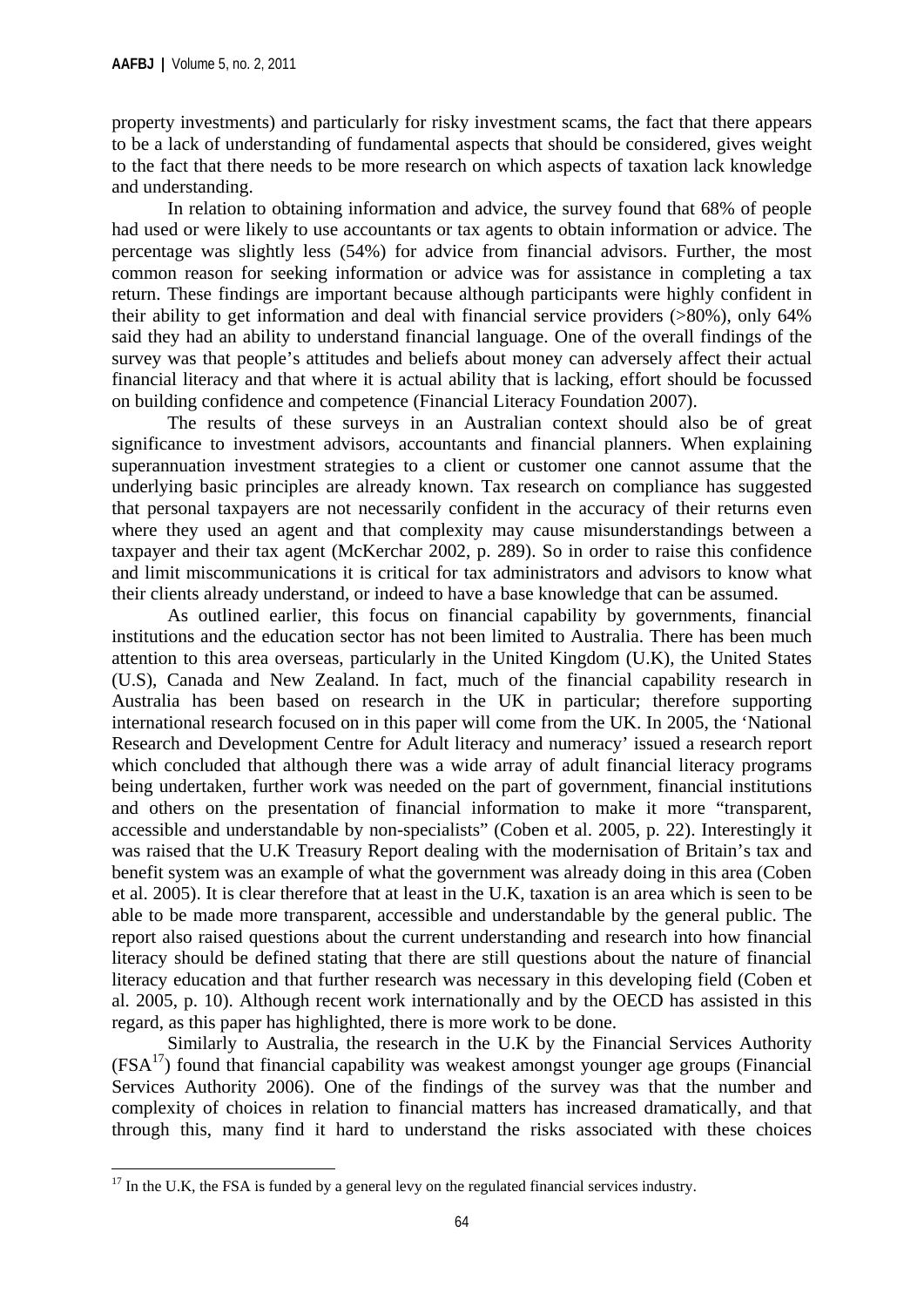(Financial Services Authority 2006). The FSA argued if certain groups were to become more financially capable, there would be less need for governments, administrators and financial institutions to intervene because consumers will be less vulnerable in the market (Financial Services Authority 2006). So, following this, it is argued that the ATO could have less need to intervene in tax matters if certain groups were to become more capable in relation to tax matters.

#### **Conclusions**

In such a stormy global financial environment it is important for not only governments, but also industry participants, educators and individuals to be aware of the impact that financial capability can have not just from an individual perspective, but also from a global and economic perspective. If governments are serious about ensuring that individuals are less exposed to investment risks, have adequate opportunities to create wealth and are having a positive experience in participating in the financial environment, then they need to understand what it means to be financially capable, which population groups are less financially capable (in which specific areas) and the best way to go about improving financial capability in a consistent, strategic and successful manner.

This paper has shown that although there is a broadly accepted definition of financial capability, there is not a broadly accepted or consistent model of financial capability. Although some international work has been done, there still appears to be gaps between what stake-holders consider are elements of the complex environment and what is actually included in financial capability surveys and education packages. This paper has focussed on the Australian context and in terms of surveys of Financial Capability (or Literacy) and school curriculum, an understanding of taxation issues was identified as part of the initial context, but in terms of measurement and implementation, has not been considered in any detail, other than in relation to superannuation. The research suggests that increasing financial capability helps to ensure that consumers can make well informed decisions in an increasingly complicated marketplace, and be less vulnerable to scams, rorts and unmanageable levels of debt. It is therefore argued that low levels of tax capability may act as a barrier to informed participation in the taxation system in a similar way.

Research in relation to tax complexity has suggested that non-compliant behaviour was not necessarily intentional and that taxpayers who completed their own tax returns were the most likely to be unintentionally non-compliant (McKerchar 2002). Yet at the same time, this research found that there was "evidence of a high commitment to compliance" (McKerchar 2002, p. 289). Evidence presented in this paper makes it clear that for many individuals, being unintentionally non-compliant in relation to their tax obligations is but one of the many challenges they face in participating in any aspect of their finances. There are groups within the community who lack even basic financial management skills. Given that these individuals have never been taught the basic concepts of taxation, there is little wonder they may be more likely to unintentionally non-comply. The simplification of tax legislation and the move toward Australian Tax Office publications being written in Plain English are both positive ways of reducing the complexity of the taxation system. However, it is argued that simplified legislation and plain English publications will not be of use to a taxpayer unable to perform basic percentage calculations or who isn't aware that superannuation is taxed at lower rates than other investments. As is the aim of many financial capability training packages, certain groups and individuals need targeted and relevant information in a "real world" setting. This means capability or skills based training rather than written material. This is supported by the Australian Financial Literacy Foundation which suggested that although there is a raft of information available to people, they need targeted training in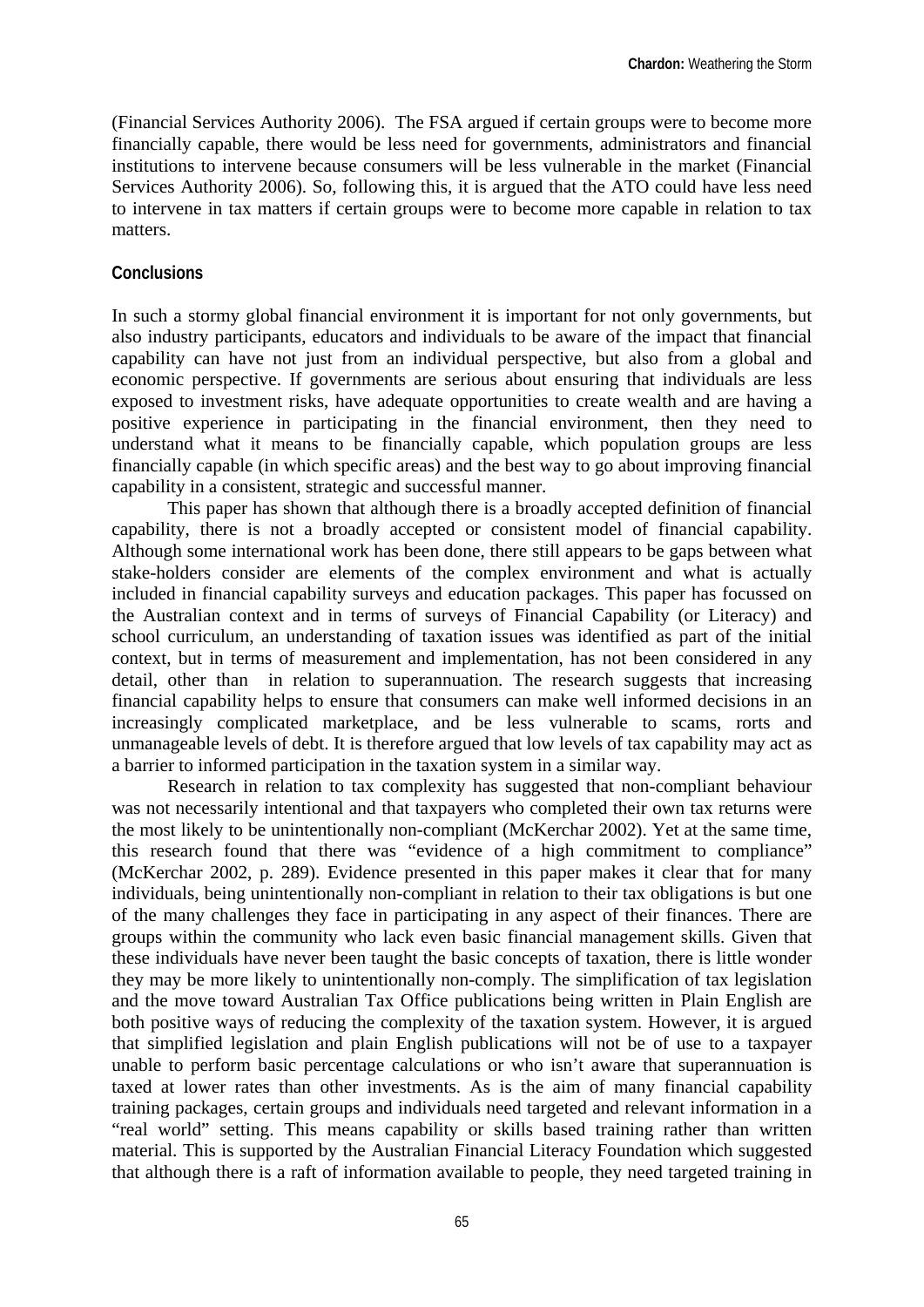the relevant context (Financial Literacy Foundation 2007).If educators, the Australian Taxation Office, financial planners, accountants or advisors want to provide useful and informative information to taxpayers, clients or students, they need to understand the specific aspects of the taxation system where there might be low levels of literacy or capability. Therefore, being aware of the persons likely tax base knowledge would be an advantage. Whether in the role of a teacher, advisor or administrator, one of the keys to successfully delivering a message is to tailor your presentation, training package or publication to the type of audience. It has been suggested that when it comes to financial matters people are often not interested in learning until a crisis (Brotherhood of St Lawrence 2004). So, from a taxation perspective, one could argue that people will not be interested in learning about tax until they are suddenly obliged to engage with a system they know nothing about, or even worse, audited or targeted for non-lodgement.

This paper has argued that not only is there a need for further research into what should be considered the components of financial capability but also that there may already be gaps in the areas of taxation and superannuation. Research currently being conducted will therefore focus on gaining a better understanding of not only how much taxpayers need to know about taxation to be better "participants" in the system, but also what they already know. Earlier it was submitted that increasing financial capability by a modest amount amongst the 10% with the lowest levels of financial capability could contribute and additional \$6 billion per year to GDP, and create over 16,000 new jobs. If any current or proposed financial capability programs are indeed successful, there will be no choice but to ensure that an understanding of the taxation system forms part of the program. The government and the tax administrators would certainly want to ensure that revenue is collected on this newly created wealth from a now financially capable population.

#### **References**

#### AC Nielsen 2005a, *ANZ Survey of Adult Financial Literacy in Australia*.

- AC Nielsen 2005b, *Adult Financial Literacy, Personal Debt & Financial Difficulty in Australia*.
- Atkinson, A, McKay,S, Kempson,E & Collard,S 2006, *Levels of Financial Capability in the UK: results of a baseline survey Consumer Research 47*, Personal Finance Research Centre, University of Bristol.Bristol.
- Brotherhood of St Lawrence 2004, *Response to Australian Consumers and Money A discussion paper by the Consumer and Financial Literacy Taskforce*.
- Coben, D, Dawes, M & Lee,N 2005, *Financial literacy education and Skills for Life*, National Research and Development Centre for adult literacy and numeracy, London.
- Commonwealth Bank 2004, *Improving Financial literacy in Australia: benefits for the individual and the nation - Key Findings*, Commonwealth Bank Foundation.
- Commonwealth Department of Treasury 2006, *The National Strategy for Consumer and Financial Literacy*, accessed 2/72006,
	- http://cfltaskforce.treasury.gov.au/content/terms.asp?NavID=2.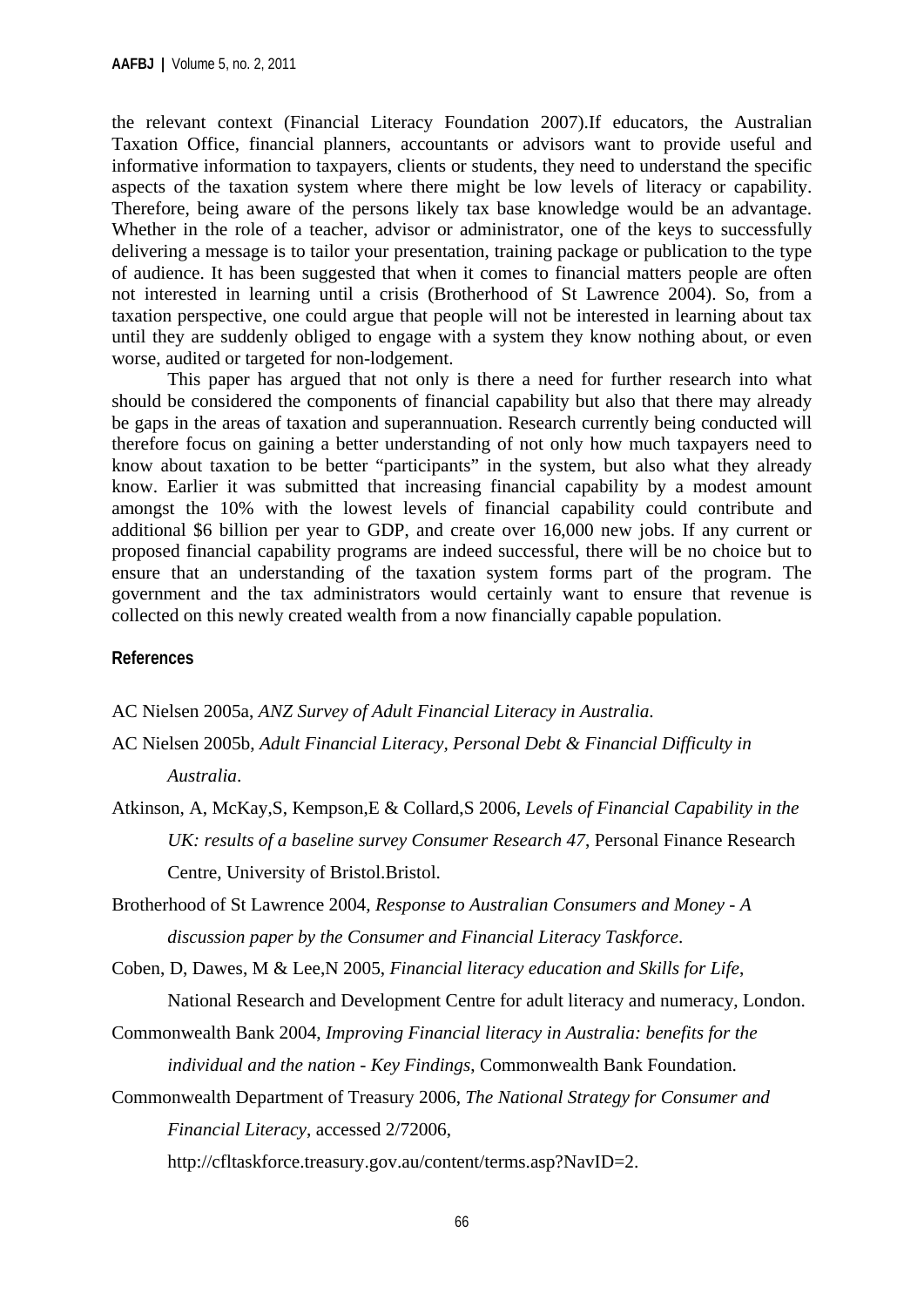- Commonwealth Department of Treasury 2010*, Australia's Future Tax System: Report to the Treasurer December 2009 - Part One Overview*, Canberra. [Henry Review]
- Consumer and Financial Literacy Taskforce 2004, *Preliminary Recommendations to Government*, Treasury, Canberra.
- Financial Literacy Foundation 2007a, *Financial Literacy Australians Understanding Money*. Treasury, Canberra.
- Financial Literacy Foundation 2007b, *Tax Time Doesn't Have to be Taxing for Teenagers,* media release, accessed 4/3/2009,

http://www.understandingmoney.gov.au/content/media/releases/0102007.aspx.

- Financial Literacy Foundation 2009, *About Us*, Treasury, accessed 4/3/2009. http://www.understandingmoney.gov.au/Content/consumer/aboutUs.aspx.
- Financial Services Authority 2004, *Building Financial Capability in the UK*, Financial Services Authority. London.
- Financial Services Authority 2006, *Financial capability in the UK: Delivering Change,*  Financial Services Authority, London.
- Fox, J, Bartholomae, S & Lee, J 2005, 'Building the case for financial education', *The Journal of Consumer Affairs,* vol.39, no.1, pp195-214.
- Hogarth, J 2002, 'Financial literacy and family and consumer sciences', *Journal of Family and Consumer Sciences*, vol. 94, no. 1.
- Kelly, S 2003, 'Self Provision In Retirement? Forecasting Future Household Wealth'.
- Kempson, E 2009, 'Framework for the Development of Financial Literacy Baseline Surveys: A First International Comparative Analysis'*, OECD Working Papers on Finance, Insurance and Private Pensions*, OECD Publishing, Paris.
- Kempson, E, Collard, S & Moore, N 2005, *Measuring financial capability: an exploratory study*, Personal Finance Research Centre - University of Bristol, London.
- Kempson, E & Atkinson, A 2006, Overstretched*: People at Risk of Financial Difficulties*, Personal Finance Research Centre - University of Bristol, London.
- Leonard, D & McAdam, R 2001, 'Grounded theory methodology and practitioner reflexivity in TQM research', *International Journal of Quality and Reliability Management*, vol.18, no.2. pp180-194.
- McKerchar, M 2002, 'The Impact of Complexity upon Unintentional Non-Compliance for Australian Personal Income Taxpayers', PhD, UNSW.
- Ministerial Council for Education, Early Childhood Development and Youth Affairs 2009, *National Consumer and Financial Literacy Framework (Revised)*, MCEECDYA.